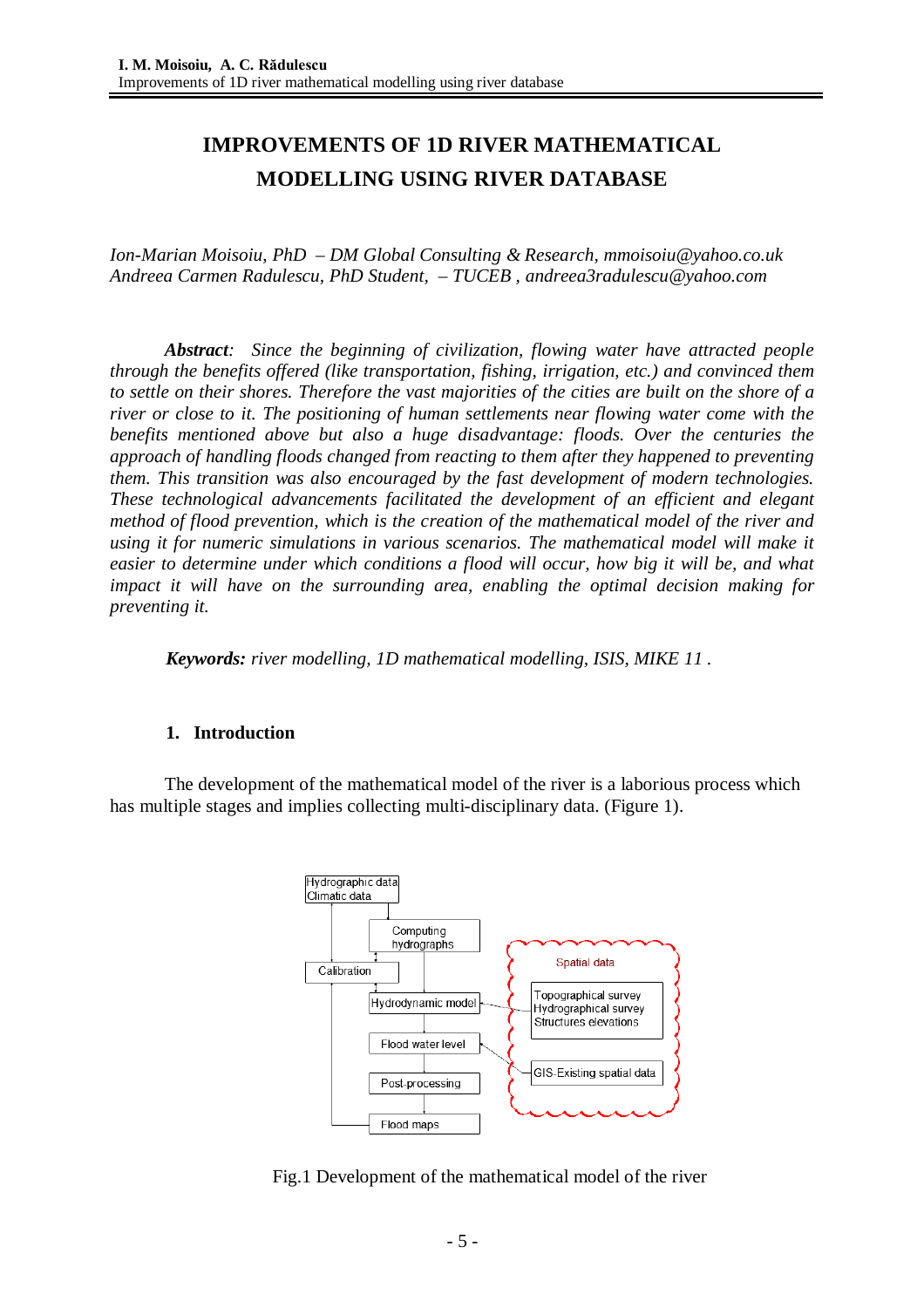The river model can be generated in two distinct ways, named after how the river route geometry is considered in plan, therefore the model can be 1D or 2D. This 2 types of modelling can be used individually but also together in order to validate and improve the obtained results. For the same reason, the 1D modelling is achieved by using at least 2 applications.

The 2D modelling requires: the generation of DTM of the targeted area (considering spatial data), which covers depending on the case the whole hydrographical pool, the entire floodplain or just a part of it. Collecting all this data can be done through multiple of geodetic methods but only a few will be used considering their efficiency in collecting a big quantity of geospatial data in a short period of time. Among these methods are: airborne LiDAR, aerial photogrammetry and hydrographical survey for the area covered in water.

1D modelling implies (considering spatial data) collecting punctual geospatial data along the river forming cross sections to the river axe. These cross sections will be presented under graphical representations but also in numerical representation in files compatible with the applications used for generating the 1D mathematical model.

Because of the different approach the geospatial data needed for the 1D modelling fits a classic method of data collection in which GPS and total station are used instead of airborne LiDAR and aerial photogrammetry which are the methods used for 2D modelling.

### **2. Collection and processing of spatial data necessary for 1D modelling**

The cross sections specific to the rivers can be separated into simple cross sections and cross sections with structures. The cross sections are taken perpendicular on the longitudinal axe of the river and their density is chosen taking into account the terrain configuration and the importance of the area in which they are.

For the 1D mathematical modelling of the rivers are necessary and therefore required the following:

- Graphical cross sections and longitudinal sections,
- Numeric data compatible with modelling software. The most used are:
	- o ISIS,
	- o Mike 11,
	- o Hec-Ras.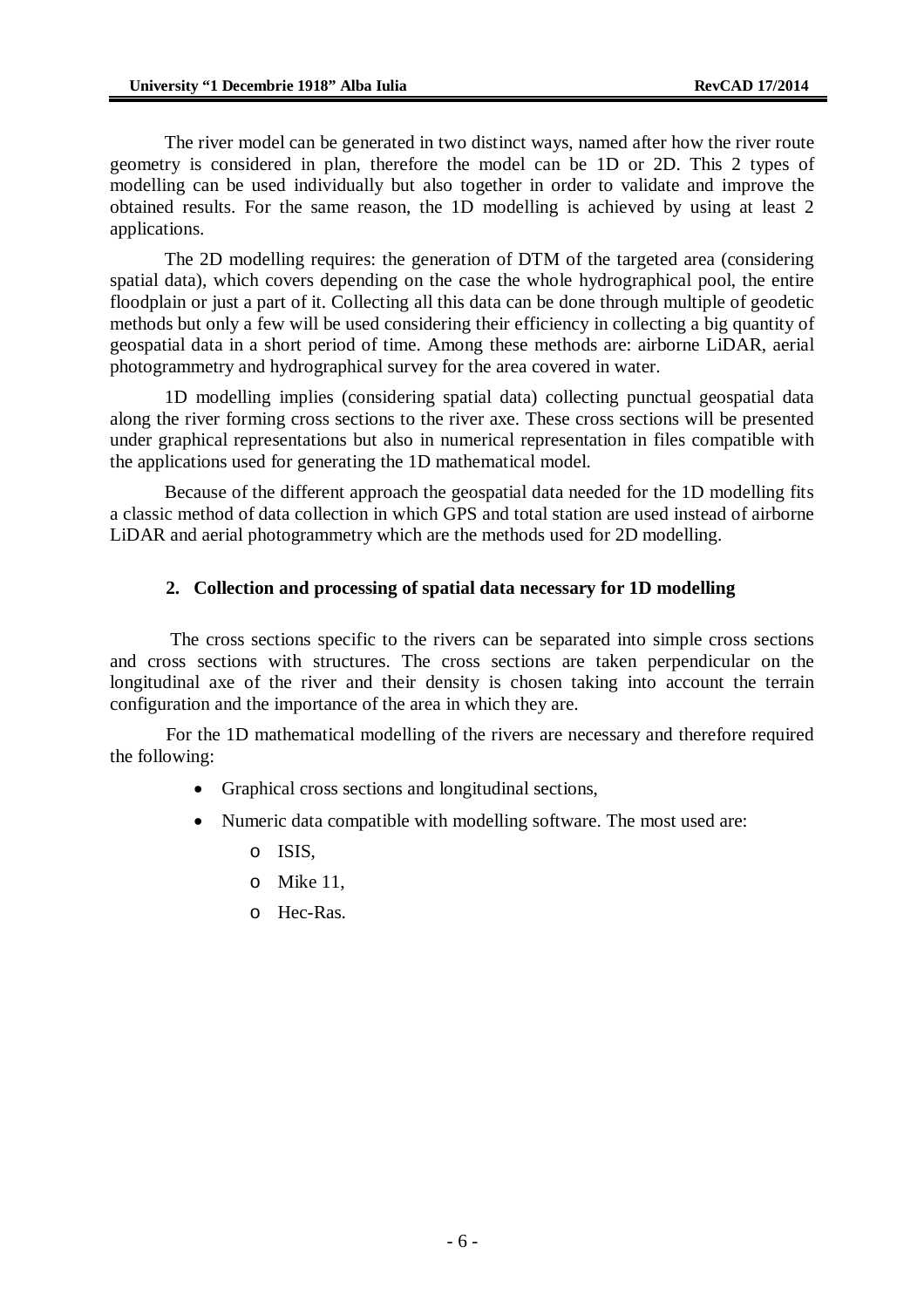

Fig.2 The current processing method

# **3. Disadvantages of the current processing method**

After a proper analysis of the actual method used for data processing, presented above, it can be observed that it does not offer a high level of efficiency and at the same time it is prone to human errors. These drawbacks become more intolerable for big and very big projects that imply many manual operations. The low efficiency and high probability of human error is generated by:

- Manual processing of the graphical cross-sections and numeric file generation are done independently, therefore any modification or correction done in any of this data would not be reflected automatically in the rest of the file database;
- Processing of the graphical cross sections requires manual editing;
- Numeric file generation is not done automatically, most of the software used for geospatial data processing do not have this option. The ones that do have it, provide it only for one type of data which is not sufficient for these types of projects. Data for river modelling usually demand to use at least two mathematical modelling packages;
- The generation of numeric files for two or more mathematical 1D modelling software is done independently, introducing the possibility of using uncorrelated data.

Beside the disadvantages presented, the classic method of processing also has some advantages like:

- Input data flexibility,
- Flexibility of the exported data format. It offers the possibility to easily export the requested data into a new format specific to a new 1D mathematical modelling software used for rivers.

A few of the existing topographical data processing software that have the option to export data for the 1D mathematical modelling software solve a part of the problems of the current processing method but also have their share of issues: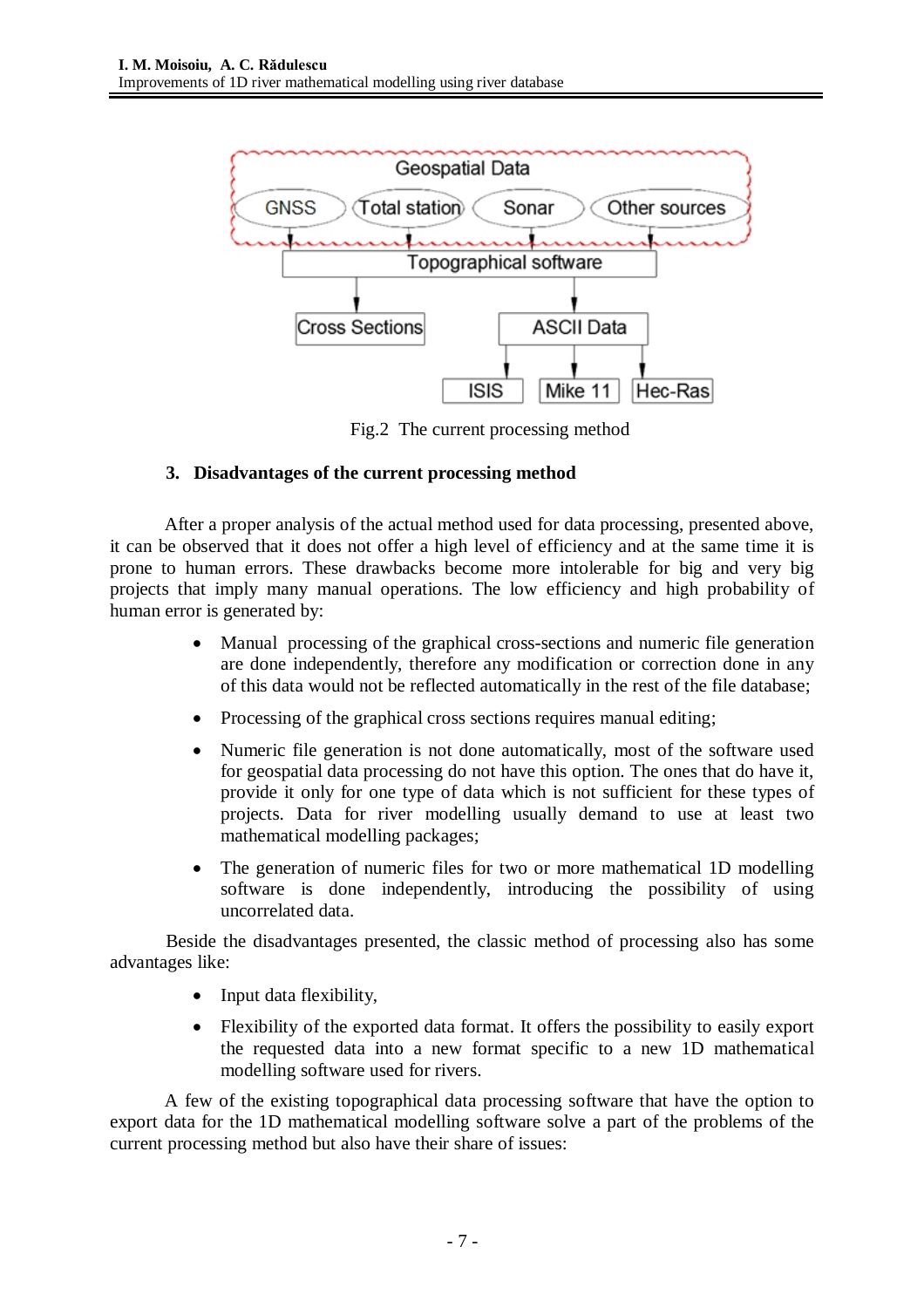- High cost, for licensing but also for the need to transition to a new system (hardware, software, user training),
- Export option for only one 1D mathematical modelling software,
- Reduced flexibility of exporting function. Defining a new format for exporting is not possible, in case a new modelling software is used.

### **4. River database**

Analysing what was presented in the previous paragraphs, it can be observed that an improvement of the current method of data processing is necessary but also possible. This new method should:

- Be able to create and maintain a constant link between the data used for graphical cross-sections and numerical data throughout all the project's phases, in such a way that any modification that occurs in any component would be reflected in all the linked data,
- Permit automation of graphical data editing, therefore increasing the efficiency of the processing operation,
- Permit the automation of numeric data generation,
- Be able to create and maintain a link between the numerical data used in different modelling software, so that any modification would be automatically reflected in all the numeric files linked,
- Permit its implementation without extra licensing costs, equipment or user training,
- Have input data flexibility,
- Facilitate easy adding of a new type of export format in case of using a new 1D river mathematical modelling software, which could be very likely considering the fast evolution of IT.

In order to fulfil these requirements it has been considered as an ideal solution the creation of a database in which will be stored all the information regarding the river. The new method of processing spatial data is presented in Figure 3.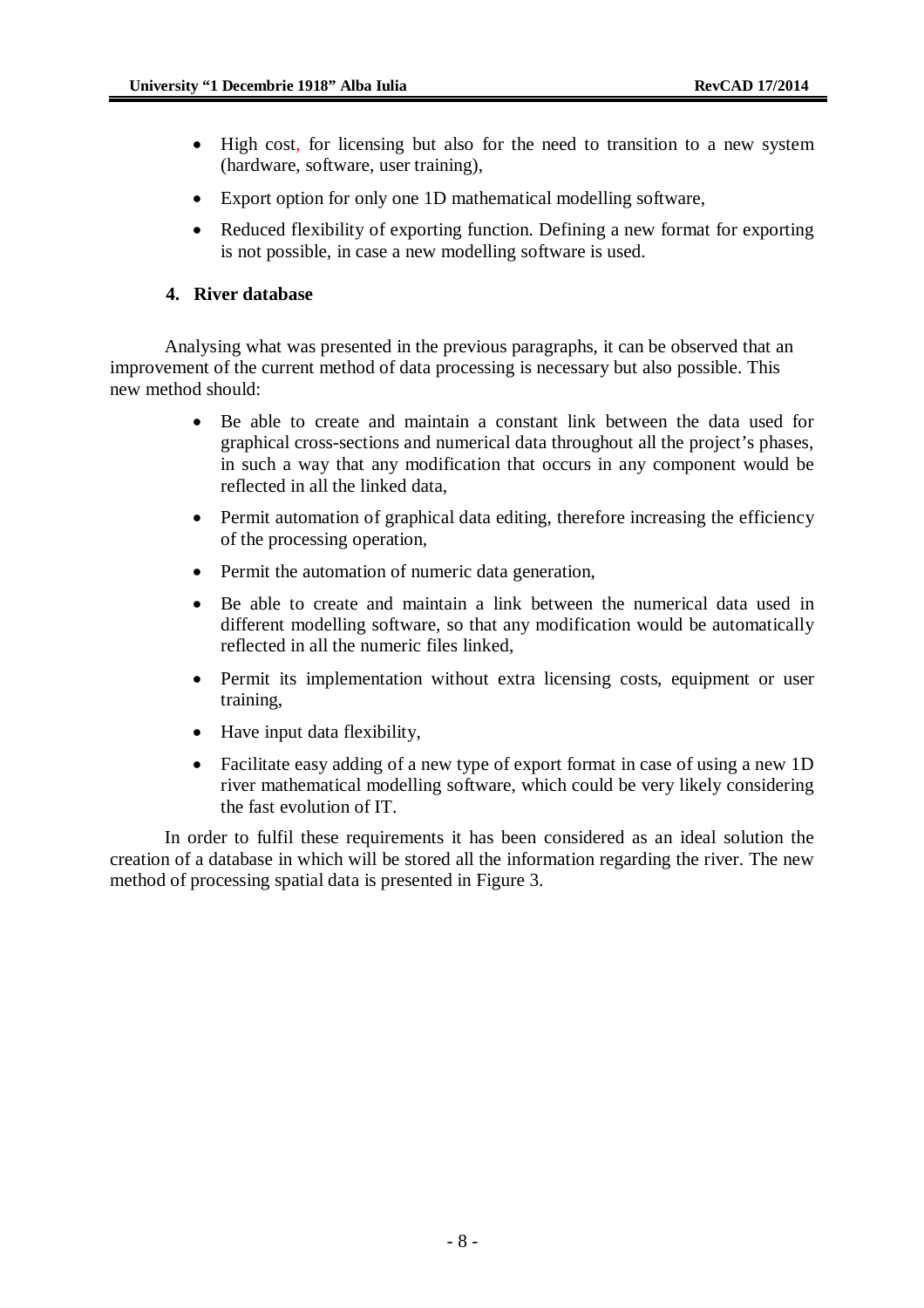

Fig.3 New processing method

Analysing the requirements for 1D river modelling with the help of the existing software (ISIS, Mike 11, Hec-Ras), extrapolating and developing these requirements to ensure compatibility with possible new 1D river modelling software, the following river database structure was defined:

- Planar geometry of the river,
- Planar geometry of the cross sections,
- River chainage, direct and reverse,
- Cross section identifier.
- Cross section positioning in direct and reverse mode,
- Shore positioning in cross-sections,
- Cross section point details:
	- o Identifier,
	- o x, y, z coordinates,
	- o Normal and centre mode offset ,
	- o Code,
	- o Field notes.

Along with this strictly necessary structure, it is also mandatory to consider creating empty fields in the structure for an eventual extension of the database which could be generated for example by the development of a new format for numeric data used by a 1D river mathematical modelling.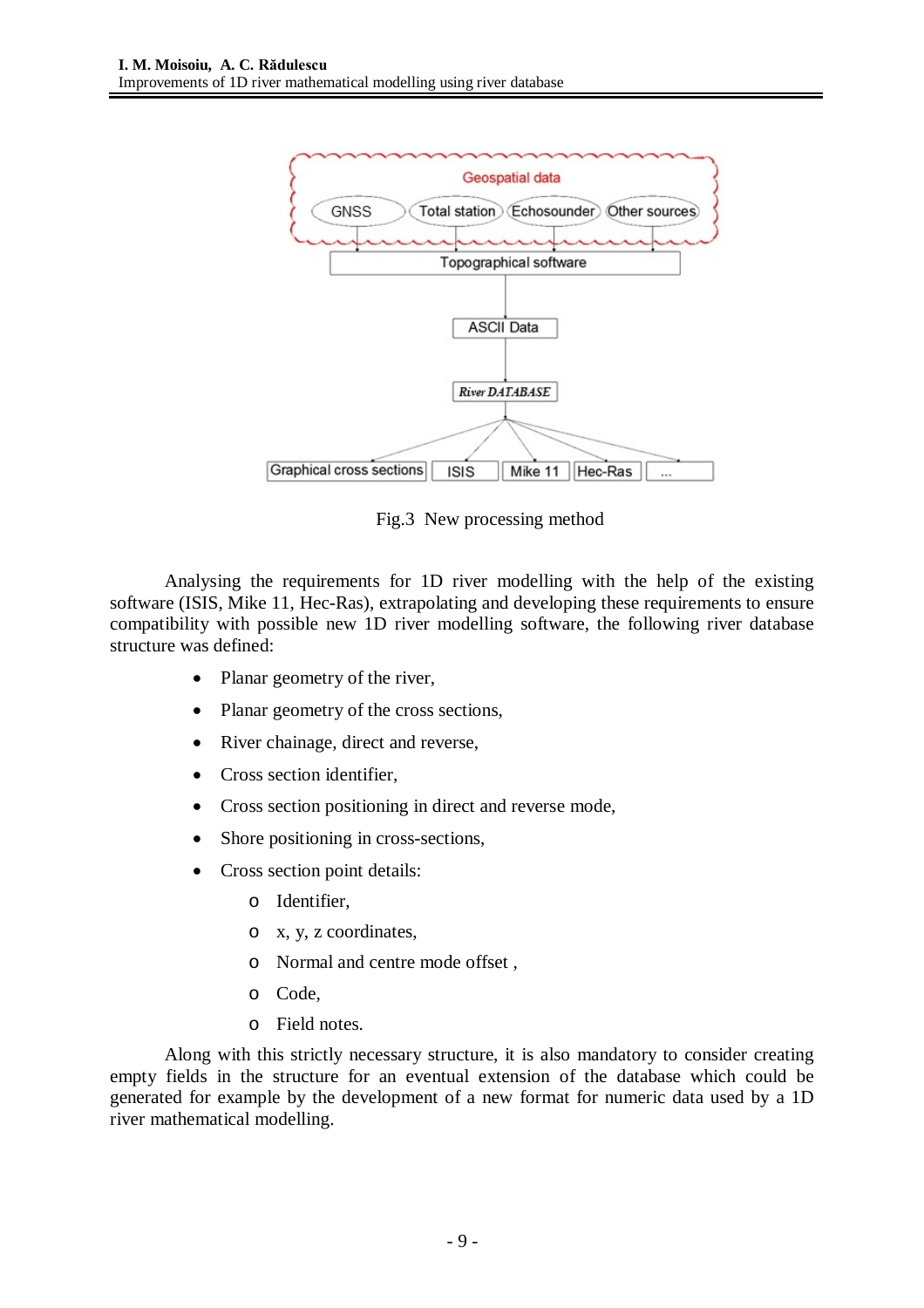### **5. Advantages of using a river database**

Applying this new processing method through centralising all the river information has the following advantages:

- All information are stored one time and in the same place, hence, any adjustment of any database element would be reflected in all types of data linked to it, graphical or numerical,
- From same motivation as above, the export into CAD environment of the graphical cross sections could be done in a much more advanced form of processing consequently reducing manual editing effort and increasing productivity,
- Storing information in the database also eliminates possible errors that could occur due to manual and independent processing of data in ISIS, Mike 11 and Hec-Ras,
- The database containing all the existing information on the river could generate input data not only for the currently used platforms (ISIS, Mike11, Hec-Ras) but also for any other river mathematical modelling software, future or existing,
- The river database, being an independent product and allowing data generation for all existing and future modelling software, eliminates the necessity of new equipment acquisitions (software or hardware) hence lowering production expenses,
- Because the database contains all the input data in ASCII format it allows multiple party collaborations, even if different geospatial data processing software is used. This also increases productivity.

It can be observed that these advantages cover the requirements described above, confirming that this is the solution most suitable for perfecting the spatial data processing method for 1D river mathematical modelling.

### **6. Conclusions**

Analysing the geospatial data collecting processing necessary for 1D river modelling and taking into account the objective of this research, the following conclusions can be drawn:

- Collecting data as well as their initial processing do not present any special technical problems, the techniques and methods used for collecting the data and for their processing are well established and are tested during the years,
- When collecting the data, the required accuracy must be considered. This is usually differentiated for simple cross sections and for the ones with structures, this plays an essential role in choosing the right equipment and data collection methods,
- The final processing of the data that enables their usage in 1D river mathematical modelling software implies a perfect understanding of their requirements. This processing has multiple independent stages, many of which